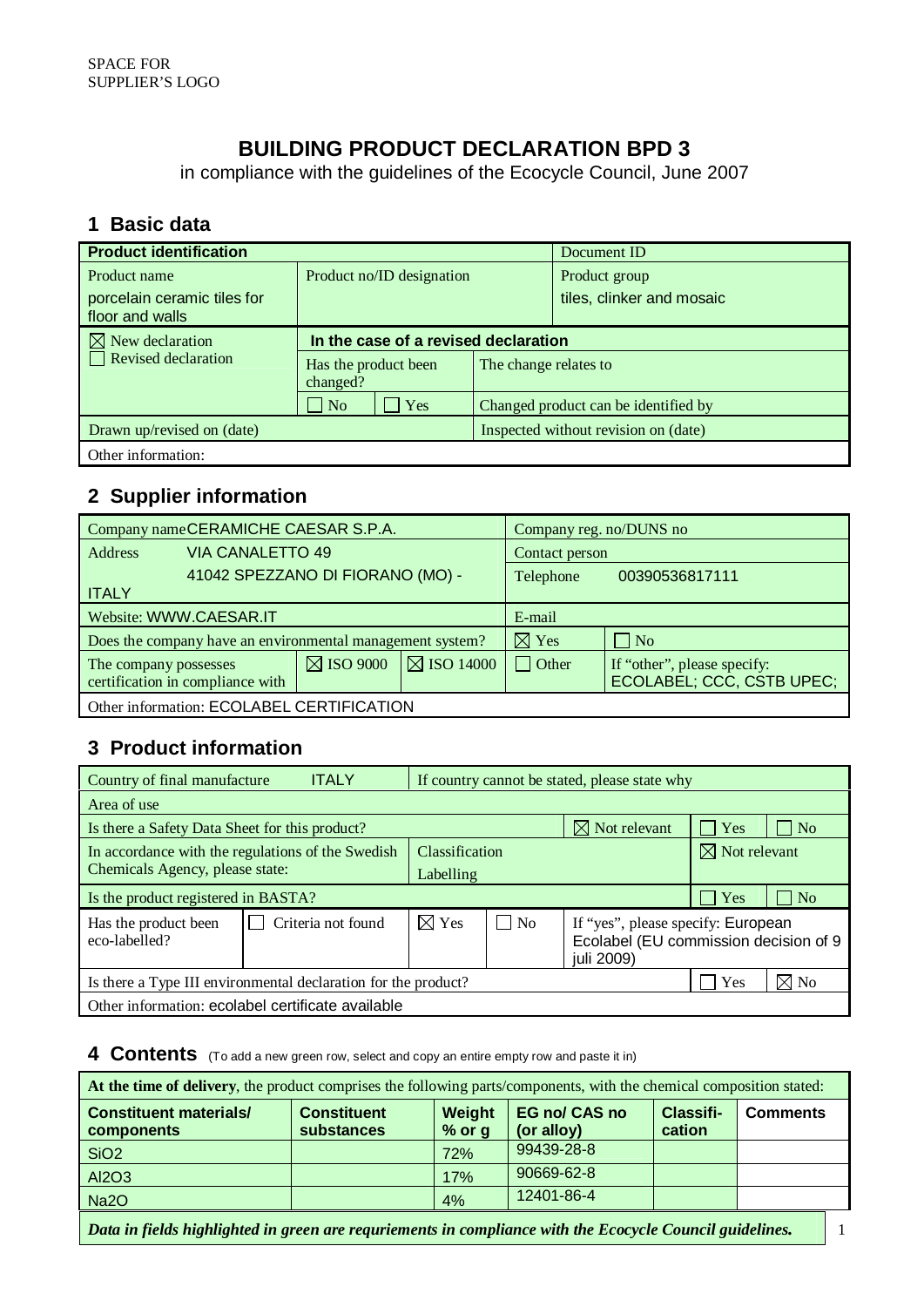| K <sub>2</sub> O                                                                                                                                                                                                                                            |                                  | 2%                 | 37382-43-7                  |                     |                 |  |  |
|-------------------------------------------------------------------------------------------------------------------------------------------------------------------------------------------------------------------------------------------------------------|----------------------------------|--------------------|-----------------------------|---------------------|-----------------|--|--|
| Other information:                                                                                                                                                                                                                                          |                                  |                    |                             |                     |                 |  |  |
| If the chemical composition of the product after it is built in differs from that at the time of delivery, the content of the<br>finished built in product should be given here. If the content is unchanged, no data need be given in the following table. |                                  |                    |                             |                     |                 |  |  |
| <b>Constituent materials/</b><br>components                                                                                                                                                                                                                 | <b>Constituent</b><br>substances | Weight<br>$%$ or g | EG no/ CAS no<br>(or alloy) | Classifi-<br>cation | <b>Comments</b> |  |  |
|                                                                                                                                                                                                                                                             |                                  |                    |                             |                     |                 |  |  |
|                                                                                                                                                                                                                                                             |                                  |                    |                             |                     |                 |  |  |
| Other information:                                                                                                                                                                                                                                          |                                  |                    |                             |                     |                 |  |  |

## **5 Production phase**

| Resource utilisation and environmental impact during production of the item is reported in one of the following<br>ways:                                                                                                   |                             |                                                                                                                        |                                                                                                                        |  |  |
|----------------------------------------------------------------------------------------------------------------------------------------------------------------------------------------------------------------------------|-----------------------------|------------------------------------------------------------------------------------------------------------------------|------------------------------------------------------------------------------------------------------------------------|--|--|
| $\boxtimes$<br>1) Inflows (goods, intermediate goods, energy etc) for the registered product into the <b>manufacturing unit</b> , and the<br>outflows (emissions and residual products) from it, i.e. from "gate-to-gate". |                             |                                                                                                                        |                                                                                                                        |  |  |
| 2) All inflows and outflows from the extraction of raw materials to finished products i.e. "cradle-to-gate".                                                                                                               |                             |                                                                                                                        |                                                                                                                        |  |  |
| 3) Other limitation. State what:                                                                                                                                                                                           |                             |                                                                                                                        |                                                                                                                        |  |  |
| The report relates to unit of product sqm                                                                                                                                                                                  | Reported product            | The product's<br>product group                                                                                         | $\Box$ The product's<br>production unit                                                                                |  |  |
| Indicate raw materials and intermediate goods used in the manufacture of the product                                                                                                                                       |                             |                                                                                                                        | Not relevant                                                                                                           |  |  |
| Raw material/intermediate goods                                                                                                                                                                                            | Quantity and unit           |                                                                                                                        | Comments                                                                                                               |  |  |
| feldspar                                                                                                                                                                                                                   | 11 kg/sqm                   |                                                                                                                        |                                                                                                                        |  |  |
| sand                                                                                                                                                                                                                       | 4,4 kg/sqm                  |                                                                                                                        |                                                                                                                        |  |  |
| clay                                                                                                                                                                                                                       | 6,6 kg/sqm                  |                                                                                                                        |                                                                                                                        |  |  |
| Indicate recycled materials used in the manufacture of the product                                                                                                                                                         |                             |                                                                                                                        | Not relevant                                                                                                           |  |  |
| Type of material                                                                                                                                                                                                           | Quantity and unit           |                                                                                                                        | Comments                                                                                                               |  |  |
| ceramic tiles before firing process                                                                                                                                                                                        | from 0 kg/sqm to 8,8 kg/sqm | quantity depending from<br>type of body and colour of<br>body                                                          |                                                                                                                        |  |  |
|                                                                                                                                                                                                                            |                             |                                                                                                                        |                                                                                                                        |  |  |
| Enter the <b>energy</b> used in the manufacture of the product or its component parts                                                                                                                                      |                             |                                                                                                                        | Not relevant                                                                                                           |  |  |
| Type of energy                                                                                                                                                                                                             | Quantity and unit           |                                                                                                                        | Comments                                                                                                               |  |  |
| gas methane CH4                                                                                                                                                                                                            | $<$ 3,5 mJ/kg               |                                                                                                                        | ecolabel mandatory<br>requirement                                                                                      |  |  |
| Electric energy                                                                                                                                                                                                            | <6,0 kwh/sqm                |                                                                                                                        |                                                                                                                        |  |  |
| Enter the <b>transportation</b> used in the manufacture of the product or its component parts                                                                                                                              |                             |                                                                                                                        | Not relevant                                                                                                           |  |  |
| Type of transportation                                                                                                                                                                                                     | Proportion %                |                                                                                                                        | Comments                                                                                                               |  |  |
| ship, railway                                                                                                                                                                                                              | 80                          |                                                                                                                        | transportation from<br>Turkey to Italy coast by<br>ship. Transportation from<br>coast to factory by truck /<br>railway |  |  |
| truck                                                                                                                                                                                                                      | 20                          | transportation from<br>Turkey to Italy coast by<br>ship. Transportation from<br>coast to factory by truck /<br>railway |                                                                                                                        |  |  |
| Enter the emissions to air, water or soil from the manufacture of the product or its<br>component parts                                                                                                                    |                             |                                                                                                                        | Not relevant                                                                                                           |  |  |
| Type of emission                                                                                                                                                                                                           | Quantity and unit           |                                                                                                                        | Comments                                                                                                               |  |  |
| particulate matter (dust)                                                                                                                                                                                                  | $<$ 5,2 gr/sqm              |                                                                                                                        | ecolabel requirement                                                                                                   |  |  |
| fluorides (as HF)                                                                                                                                                                                                          | $<$ 0,2 gr/sqm              | ecolabel requirement                                                                                                   |                                                                                                                        |  |  |

٦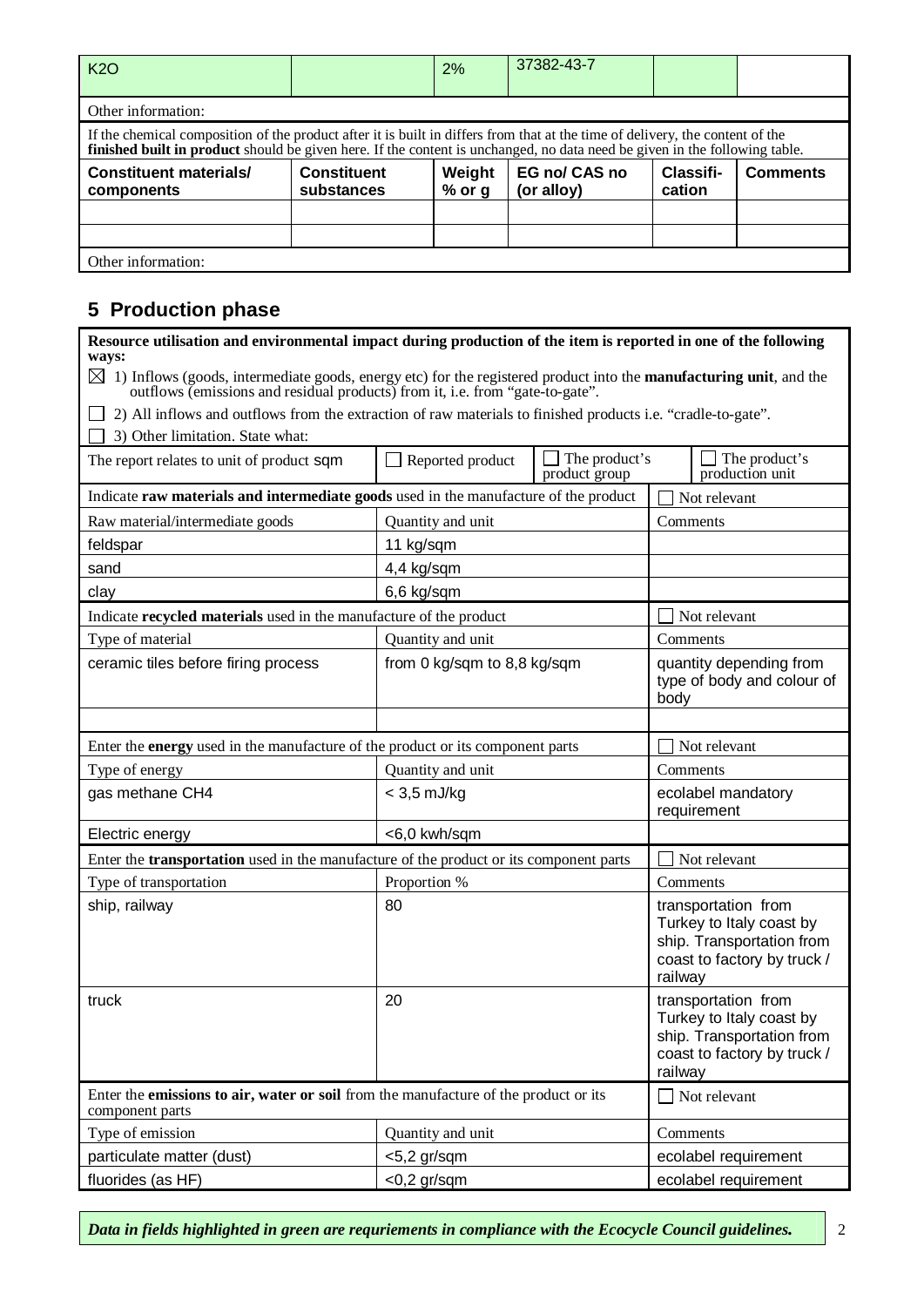| Enter the <b>residual products</b> from the manufacture of the product or its component parts | Not relevant    |           |                                                                                                                                                                |            |          |  |
|-----------------------------------------------------------------------------------------------|-----------------|-----------|----------------------------------------------------------------------------------------------------------------------------------------------------------------|------------|----------|--|
|                                                                                               |                 |           | Proportion recycled                                                                                                                                            |            |          |  |
|                                                                                               |                 |           | Material                                                                                                                                                       | Energy     |          |  |
| Residual product                                                                              | Waste code      | Quantity  | recycled %                                                                                                                                                     | recycled % | Comments |  |
| green ceramic waste                                                                           | 101201          | 6%        | 100%                                                                                                                                                           | 0          |          |  |
| fired ceramic waste                                                                           | 101208          | 1,5%      | 100%                                                                                                                                                           | 0          |          |  |
| Is there a description of the<br>data accuracy for the<br>manufacturing data?                 | $\boxtimes$ Yes | $\Box$ No | If "yes", please specify:<br>our quality and environmental system are certified<br>since many years and we guarantee a complete<br>process and product control |            |          |  |
| Other information:                                                                            |                 |           |                                                                                                                                                                |            |          |  |

## **6 Distribution of finished product**

| Does the supplier put into practice a system for returning load carriers for the<br>product?        | $\Box$ Not relevant $\Box$ Yes |     | $\Box$ No      |
|-----------------------------------------------------------------------------------------------------|--------------------------------|-----|----------------|
| Does the supplier put into practice any systems involving multi-use packaging  <br>for the product? | $\Box$ Not relevant $\Box$ Yes |     | $\overline{N}$ |
| Does the supplier take back packaging for the product?                                              | Not relevant                   | Yes | $\boxtimes$ No |
| Is the supplier affiliated to REPA?                                                                 | $\boxtimes$ Not relevant       | Yes | N <sub>0</sub> |
| Other information:                                                                                  |                                |     |                |

## **7 Construction phase**

| Are there any special requirements for the<br>product during storage?                                                                  | $\Box$ Not relevant $\Box$ Yes $\Box$ No |  | If "yes", please specify:<br>humidity |
|----------------------------------------------------------------------------------------------------------------------------------------|------------------------------------------|--|---------------------------------------|
| Are there any special requirements for adjacent $\Box$ Not relevant $\Box$ Yes $\Box$ No<br>building products because of this product? |                                          |  | If "yes", please specify:             |
| Other information:                                                                                                                     |                                          |  |                                       |

## **8 Usage phase**

| Does the product involve any special requirements for<br>intermediate goods regarding operation and maintenance?       |                     | $\Box$ Yes          | $\boxtimes$ No            | If "yes", please specify: |          |
|------------------------------------------------------------------------------------------------------------------------|---------------------|---------------------|---------------------------|---------------------------|----------|
| Does the product have any special energy supply<br>requirements for operation?                                         | Yes                 | $\boxtimes$ No      | If "yes", please specify: |                           |          |
| Estimated technical service life for the product is to be entered according to one of the following options, a) or b): |                     |                     |                           |                           |          |
| a) Reference service life<br>$\vert$ 5<br>estimated as being approx.<br>years                                          | $\vert$ 10<br>years | $\vert$ 15<br>years | $\boxtimes$ 25<br>years   | $\Box$ > 50<br>years      | Comments |
| b) Reference service life estimated to be in the interval of                                                           |                     |                     |                           |                           |          |
| Other information:                                                                                                     |                     | years               |                           |                           |          |

#### **9 Demolition**

| Is the product ready for disassembly (taking<br>apart)?                                                              | $\Box$ Not relevant | ∣ Yes      | $\boxtimes$ No | If "yes", please specify: |
|----------------------------------------------------------------------------------------------------------------------|---------------------|------------|----------------|---------------------------|
| Does the product require any special measures<br>to protect health and environment during<br>demolition/disassembly? | $\Box$ Not relevant | $\top$ Yes | $\boxtimes$ No | If "yes", please specify: |
| Other information:                                                                                                   |                     |            |                |                           |

#### **10 Waste management**

| Is it possible to re-use all or parts of the<br>product? | Not relevant | 'Yes            |                   | $\sqrt{\triangleright}$ No $\vert$ If "yes", please specify: |
|----------------------------------------------------------|--------------|-----------------|-------------------|--------------------------------------------------------------|
| Is it possible to recycle materials for all or           | Not relevant | $\boxtimes$ Yes | $\blacksquare$ No | If "yes", please specify:                                    |

*Data in fields highlighted in green are requriements in compliance with the Ecocycle Council guidelines.* 3